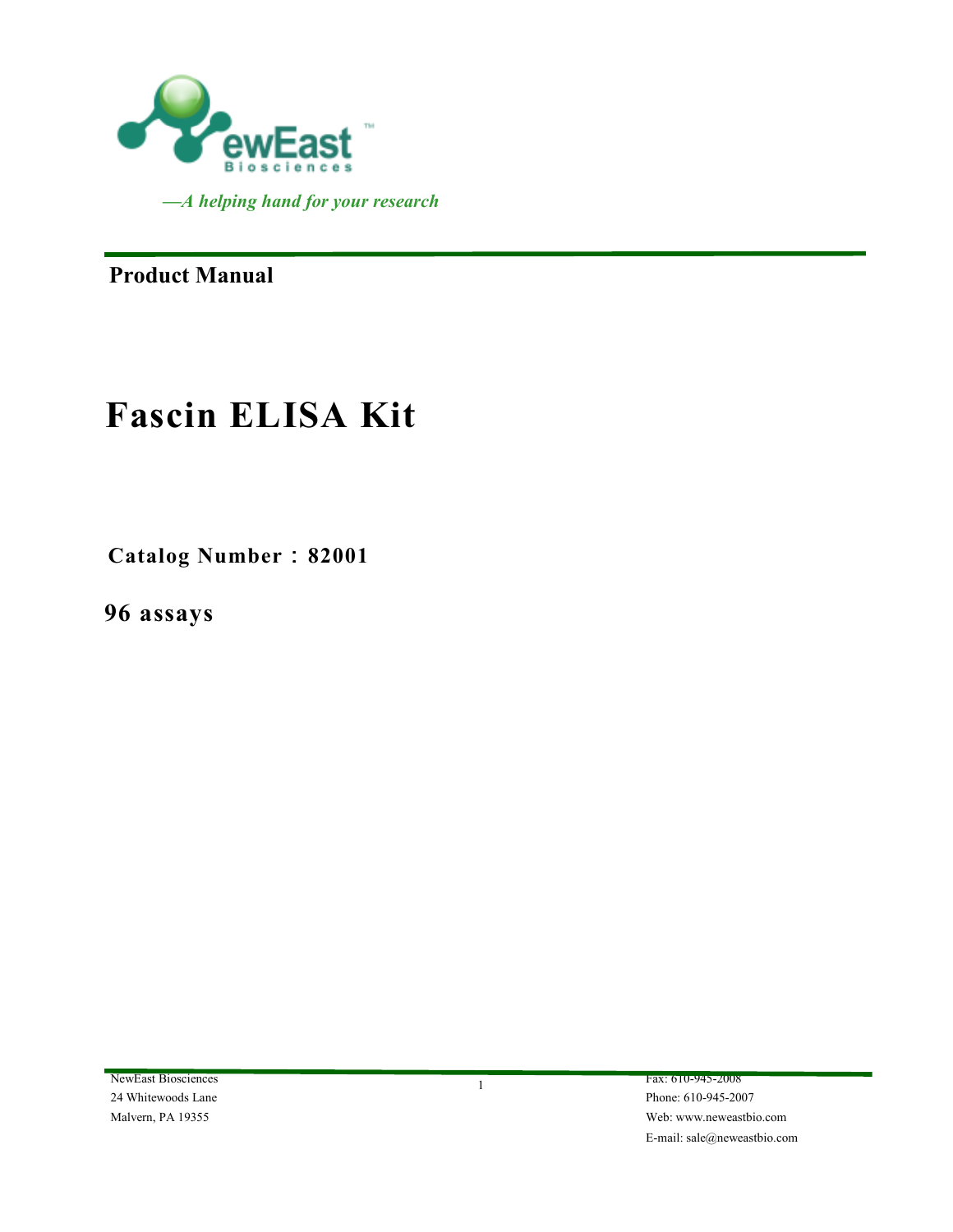# **Table of Content**

| <b>Product Description</b>     | $\overline{2}$          |
|--------------------------------|-------------------------|
| <b>Assay Principle</b>         | $\mathbf{3}$            |
| <b>Storage</b>                 | $\overline{\mathbf{4}}$ |
| <b>Reagent Preparation</b>     | $\overline{\mathbf{4}}$ |
| <b>Sample Preparation</b>      | 5                       |
| <b>Assay Procedure</b>         | 7                       |
| <b>Calculation of Results</b>  | 8                       |
| <b>Typical Standard Curves</b> | 9                       |
|                                |                         |

### **FOR RESEARCH USE ONLY. NOT FOR USE IN DIAGNOSTIC PROCEDURES**

# **Product Description**

NewEast Biosciences Fax: 610-945-2008 Fax: 610-945-2008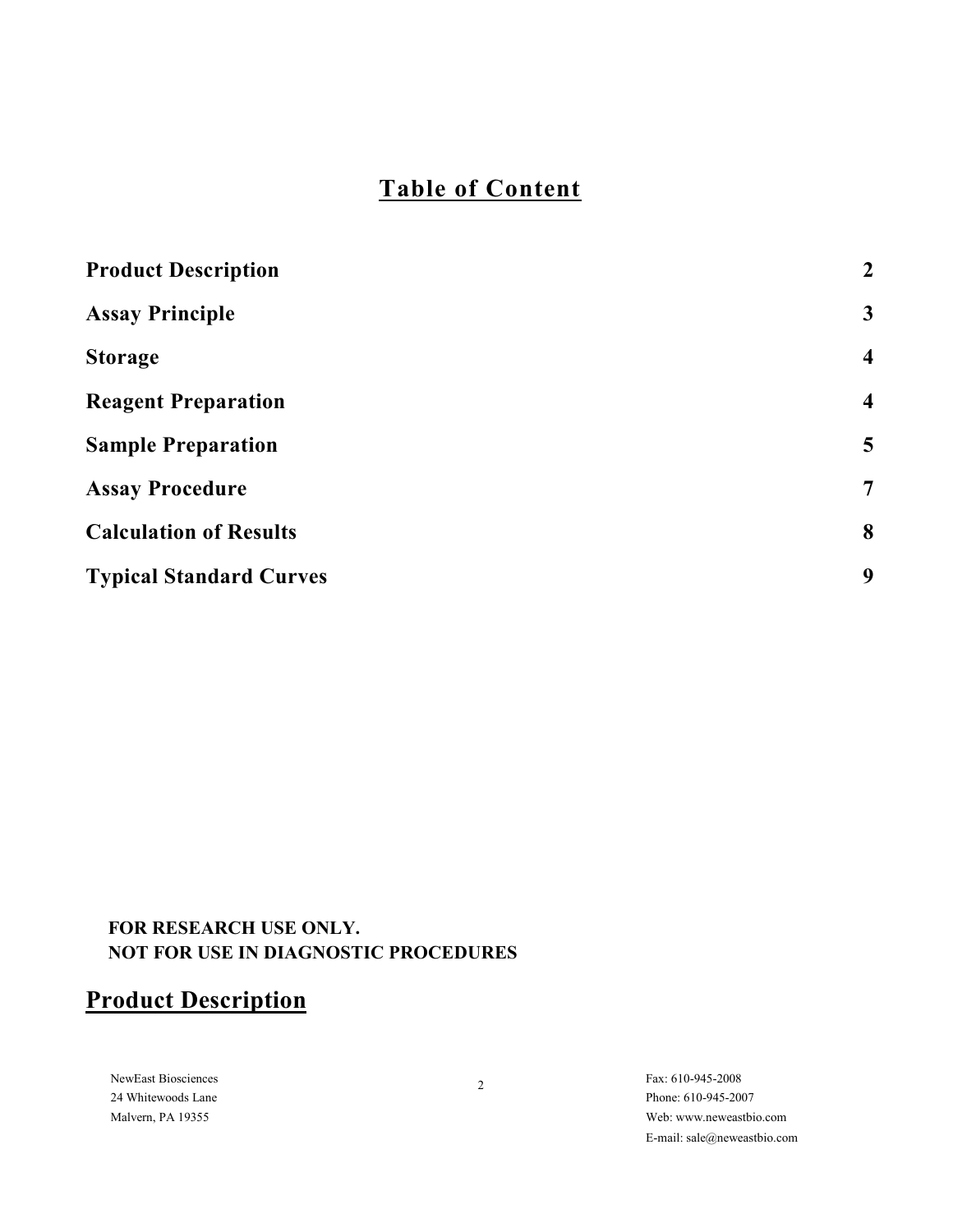Fascin is an ~58 kDa monomeric actin filament bundling protein. It is required to maximally cross-link the actin filaments into straight, compact, and rigid bundles, and contributes to the formation of filopodia that are critical for cell migration. Elevated levels of fascin have been found in metastatic tumors and are correlated with clinically aggressive phenotypes, poor prognosis, and shorter survival.

NewEast Biosciences fascin ELISA Kit is a simple and fast sandwich enzyme immunoassay (EIA) for in vitro quantitative detection of fascin proteins in cell lysates, blood and urine samples. Each kit provides sufficient quantities to perform 96 assays. It works for fascin proteins for all vertebrates.

# **Assay Principle**

With the NewEast Biosciences fascin sandwich ELISA assay system, rabbit polyclonal antibodies generated against fascin proteins, are pre-coated onto a 96-well plate and are used to capture fascin proteins from a sample. Captured fascin is detected using fascin specific mouse monoclonal antibodies and a goat anti-mouse horse radish peroxidase conjugate. After addition of the substrate solution, the amount of fascin is determined. The standard curve demonstrates a direct relationship between Optical Density (OD) and fascin concentration: i.e., the higher the OD the higher the fascin concentration in the sample.

# **Kit Components**

- 1. Immunoplate Pre-coated with Rabbit anti-fascin Polyclonal Antibody (Catalog No.30401): One Plate of 96 Wells. A plate using break-apart strips coated with Rabbit anti-fascin Polyclonal Antibody.
- 2. Assay/Diluent Buffer (Catalog No. 30403): One bottle 30 mL of 100 mM phosphate buffer, pH 7.2, 1% BSA, 0.1% Tween-20 and 0.02% Thimerosol.
- 3. Anti-fascin Mouse Monoclonal Antibody (Catalog No. 26010): One vial 10  $\mu$ L (200  $\mu$ g/ml) in PBS, pH 7.4 (a 2000 X stock solution and diluent buffer are provided).
- 4. Goat anti-Mouse horse radish peroxidase conjugated antibody (Catalog No. 29001): One vial 10 µl (200 µg/ml) in PBS, pH 7.4, containing 50% glycerol(a 3000 X stock solution and diluent buffer are provided).
- 5. 10X Wash Buffer Concentrate (Catalog No. 30106): One bottle 15 mL phosphate buffered saline containing detergents.
- 6. Fascin Standard (Catalog No. 30402): One vial (15 µg in 150 µl) of human fascin protein standard.
- 7. Substrate A (Catalog No. 30107): One vial 6 mL.

NewFast Biosciences Fax: 610-945-2008 24 Whitewoods Lane Phone: 610-945-2007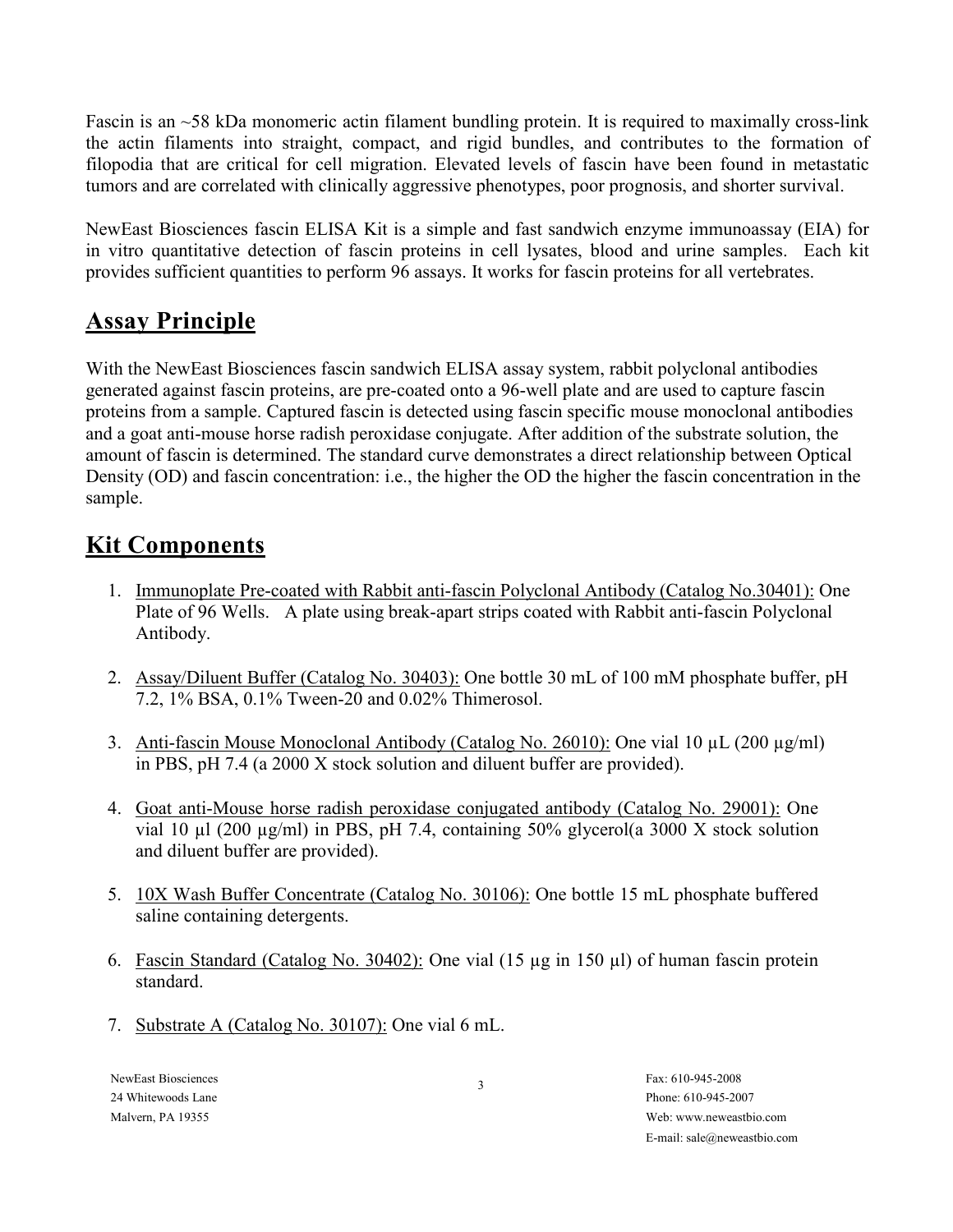- 8. Substrate B (Catalog No. 30108): One vial 6 mL.
- 9. Stop Solution (Catalog No. 30110): One vial 12 mL. A solution of oxalic acid in water. Keep tightly capped.

### **Storage**

Store all kit components at  $\mathbf{4}^{\circ}\mathbf{C}$  until their expiration dates.

**Note: For long-term best results, store anti-fascin Mouse Monoclonal Antibody (Catalog No. 26010), fascin standard (Catalog No. 30402) at -80**℃**upon receipt. Add 1** µ**L anti-fascin mouse monoclonal antibody into 2 mL diluent buffer and mix the solution gently before use. Please avoid repeated thawing and freezing after mixing.** 

# **Materials Needed but Not Supplied**

- 1. Multi-channel or repeating pipettes
- 2. Pipettors  $&$  tips capable of accurately measuring 10-1000  $\mu$ L
- 3. Graduated serological pipettes
- 4. 96-well microplate reader capable of measuring absorbance at 405 nm
- 5. Graph paper for manual plotting of data
- 6. 1.5 mL tubes
- 7. Mechanical vortex
- 8. Two1 liter containers
- 9. Plate shaker (optional)
- 10. Distilled or deionized water

# **Reagent Preparation**

### **1. Fascin Standard**

Allow the fascin standard solution to warm to room temperature. Label nine (or more) tubes #1 through #9. Pipet 540  $\mu$ L assay diluent into tube #1 and 300  $\mu$ L assay diluent into tubes #2-9. Add 60  $\mu$ L of the 1.82  $\mu$ mol/L fascin standard to tube #1. Vortex thoroughly. Add 300  $\mu$ L of tube #1 to tube #2 and vortex thoroughly. Continue this for tubes #3 through #6.

NewFast Biosciences Fax: 610-945-2008 24 Whitewoods Lane Phone: 610-945-2007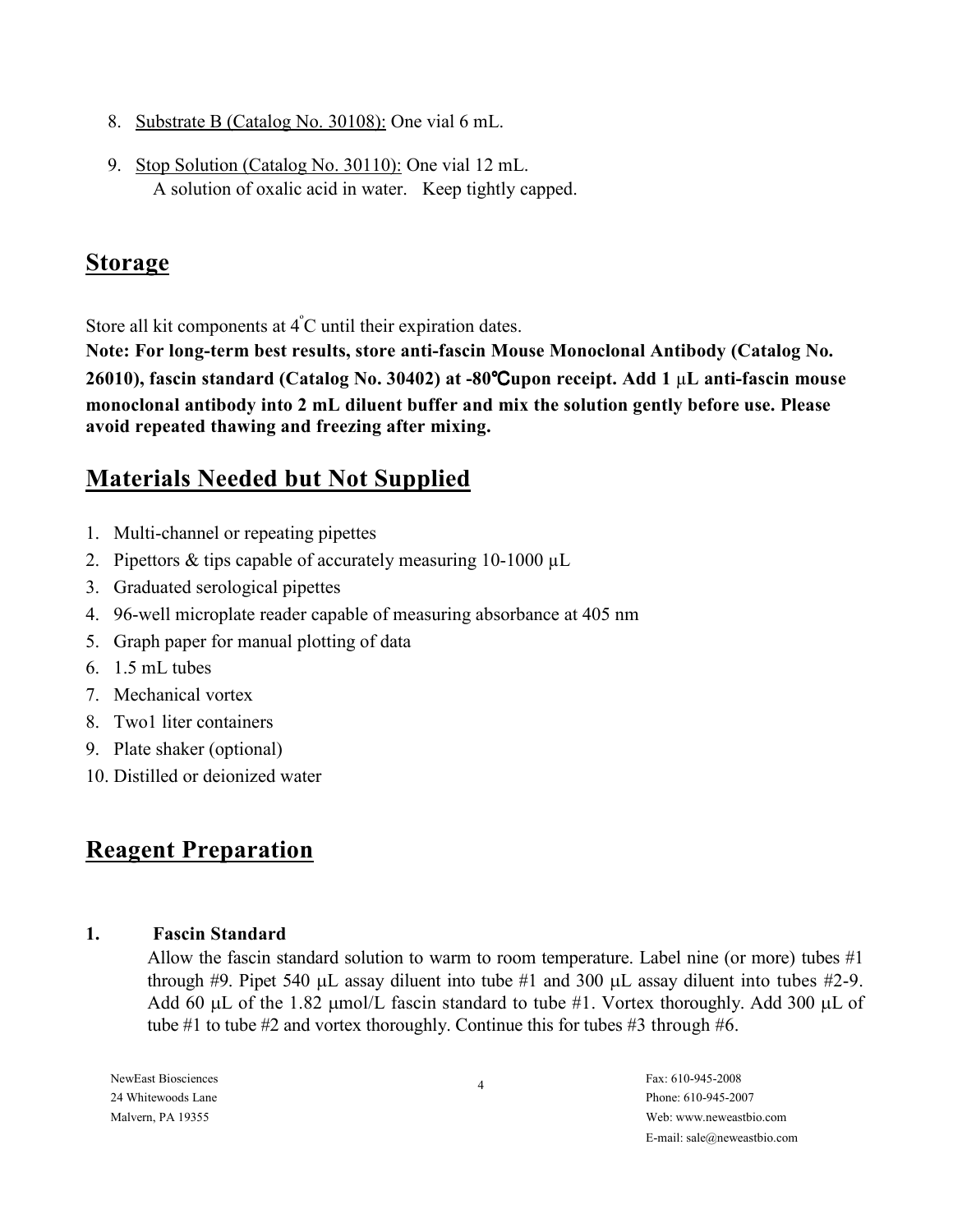**The concentration of fascin in tubes #1 through #9 will be 182, 91, 45.5, 22.75, 11.4, 5.69, 2.8, 1.4 and 0.7 nmol/L, respectively. Diluted standards should be used within 30 minutes of preparation.** 

#### **2. Anti-fascin mouse monoclonal antibody**

Immediately before use, dilute the anti-fascin mouse monoclonal antibody 1:2000 with assay/diluent buffer as follows: For each 20 well strip, prepare 2 mL of diluted anti-fascin antibody by adding 2 µL of anti-fascin mouse monoclonal antibody to 1998 µL of assay/diluent buffer.

#### **3. Goat anti-Mouse Polyclonal Antibody, horse radish peroxidase conjugated**

Immediately before use, dilute the goat anti-mouse horse radish peroxidase conjugate 1:3,000 with ELISA Assay/Diluent buffer as follows: For each 30 well strip prepare 3 mL of diluted goat anti-mouse horse radish peroxidase conjugate by adding 1 µL of goat anti-mouse horse radish peroxidase conjugate antibody to 2999 µL of Assay/Diluent buffer.

### **4. Wash Buffer**

Prepare the Wash Buffer by diluting 15 mL of the supplied concentrate with 135 mL of deionized water. This can be stored at room temperature until the kit expiration date.

### **Sample Preparation**

### **Adherent Cells**

- 1. Culture cells (one 10-cm plate,  $\sim 10^7$  cells) to approximately 80-90% confluence. Stimulate cells with activator or inhibitor as desired.
- 2. Aspirate the culture media and wash twice with ice-cold PBS.
- 3. Completely remove the final PBS wash and add ice-cold 1X Assay/Lysis Buffer to the cells (0.5 - 1 mL per 10 cm tissue culture plate).
- 4. Place the culture plates on ice for 10-20 minutes.
- 5. Detach the cells from the plates by scraping with a cell scraper.
- 6. Transfer the lysates to appropriate size tubes and place on ice.
- 7. If nuclear lysis occurs, the cell lysates may become very viscous and difficult to pipette. If this occurs, lysates can be passed through a 27½-gauge syringe needle 3-4 times to shear the genomic DNA.
- 8. Clear the lysates by centrifugation for 10 minutes (12,000 x g at 4  $^{\circ}$ C).
- 9. Collect the supernatant and store samples  $\left(\sim\right]$  -2 mg of total proteins) on ice for immediate use,

NewFast Biosciences Fax: 610-945-2008 24 Whitewoods Lane Phone: 610-945-2007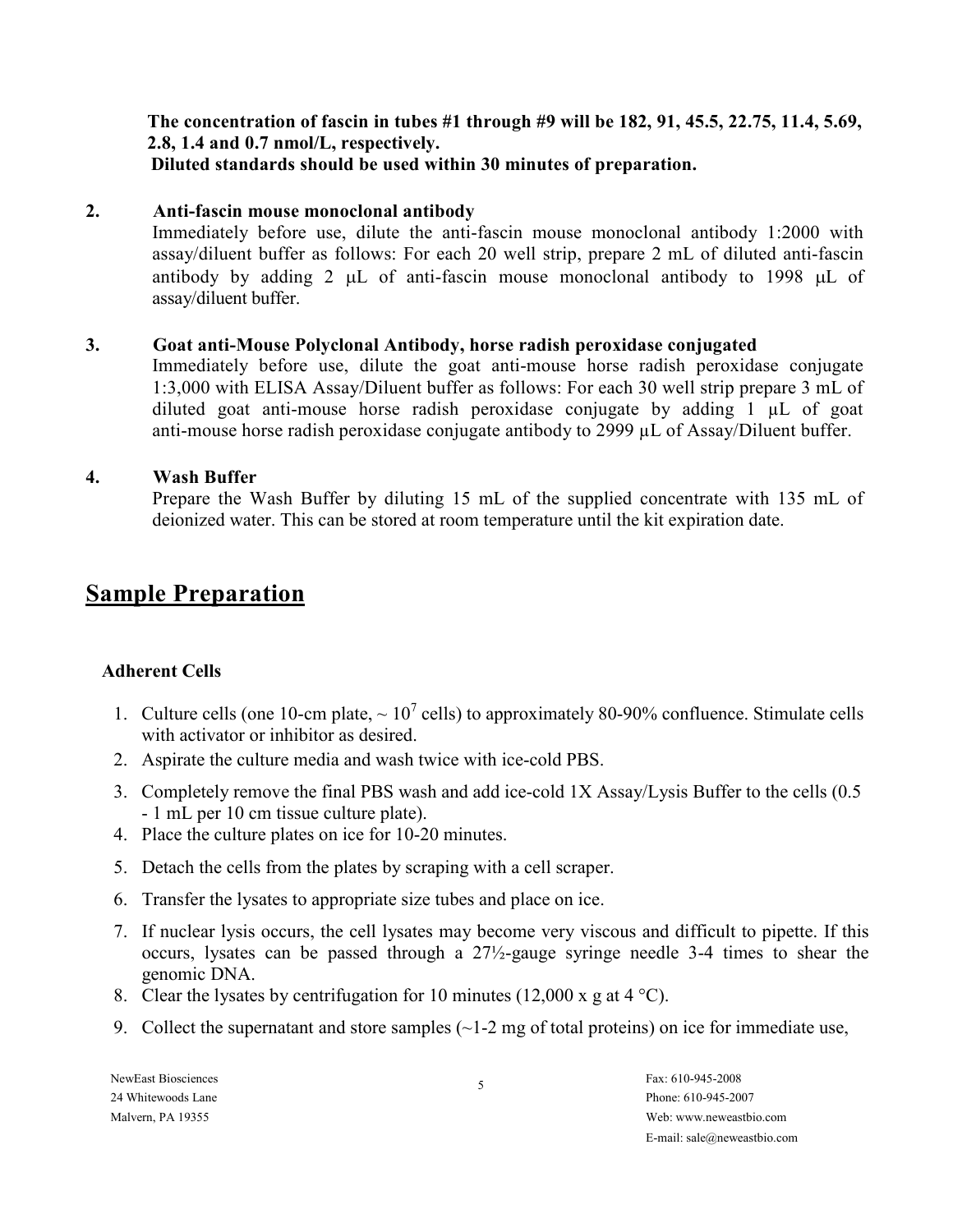or snap freeze and store at - 70 °C for future use.

### **Suspension Cells**

- 1. Culture cells and stimulate with activator or inhibitor as desired.
- 2. Perform a cell count, and then pellet the cells by centrifugation.
- 3. Aspirate the culture media and wash twice with ice-cold PBS.
- 4. Completely remove the final PBS wash and add ice-cold 1X Assay/Lysis Buffer to the cell pellet  $(0.5 - 1 \text{ mL per } 1 \times 10^7 \text{cells}).$
- 5. Lyse the cells by repeated pipetting.
- 6. Transfer the lysates to appropriate size tubes and place on ice.
- 7. If nuclear lysis occurs, the cell lysates may become very viscous and difficult to pipette. If this occurs, lysates can be passed through a 27½-gauge syringe needle 3-4 times to shear the genomic DNA.
- 8. Clear the lysates by centrifugation for 10 minutes (12,000 x g at 4  $^{\circ}$ C).
- 9. Collect the supernatant and store samples on ice for immediate use, or snap freeze and store at 70 °C for future use.

### **Blood Samples**

- 1. Blood can be assayed directly, but for most assay purposes, it is either allowed to clot or is centrifuged down to pellet out red and white cells.
- 2. Clotting requires several hours at room temperature, and the clear yellow liquid, the serum, can be used for fascin analysis. More rapid and convenient is to spin the blood down at top speed in an Eppendorf centrifuge and take the clear yellow liquid, the plasma, for analysis. Workable results have been obtained with blood, serum and plasma, but the kit has been standardized on plasma for reproducibility.
- 3. A series of blood samples can be taken and frozen at -20°C or lower. Then, when a complete series of samples have been collected they can be thawed out and the red and white cells can be pelleted out in microfuge tubes at top speed for 5 minutes in a microfuge centrifuge. The plasma is then run in the ELISA.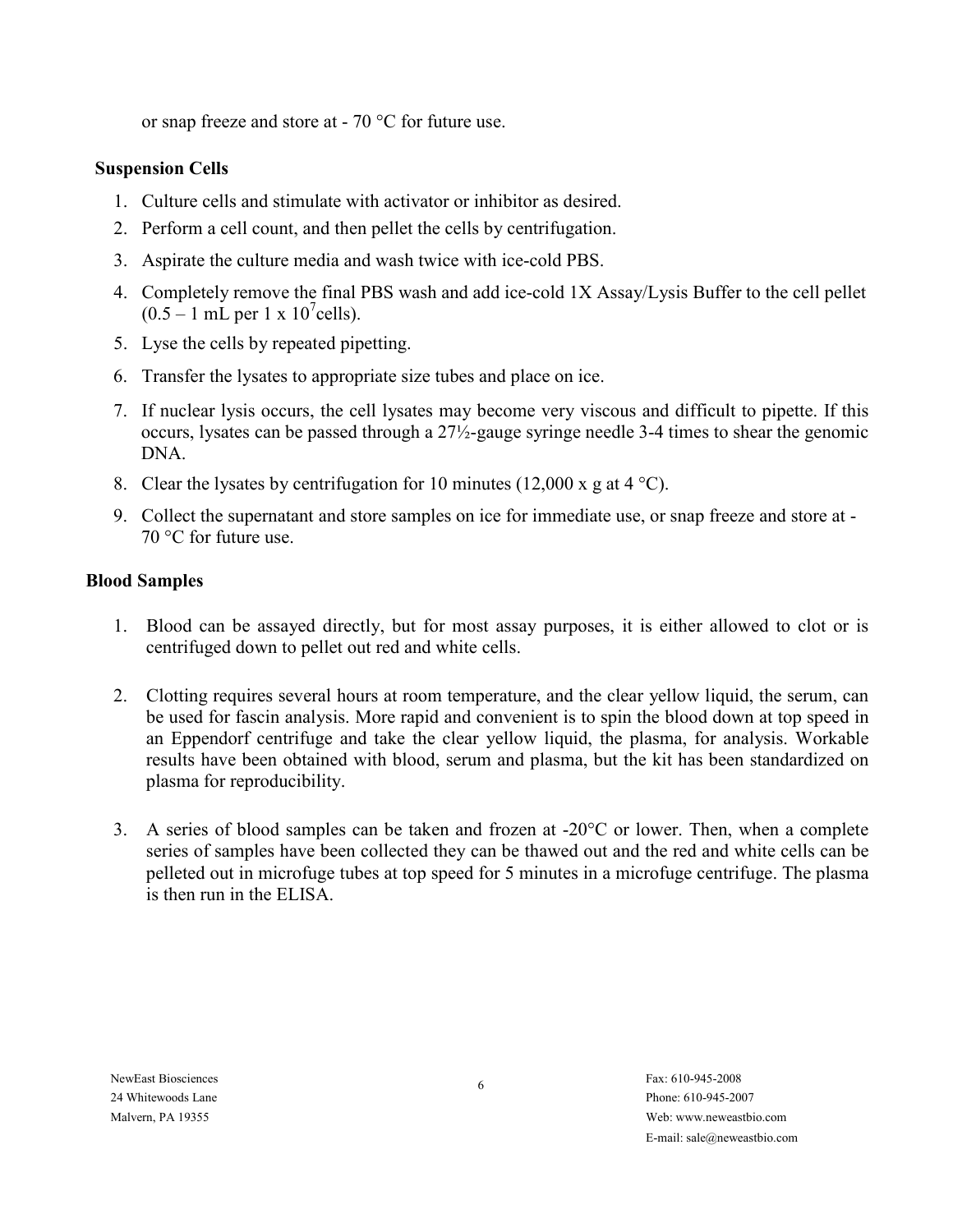## **Assay Procedure**

- 1. Place the desired number of strips in the strip well plate holder. Return unused strips to the foil pouch. Tape may assist in holding the wells in place during the assay.
- 2. Add 100 µL of standards or samples to wells (see reagent preparation section). It is recommended that standards and samples be run in duplicate.

### **Note: A standard curve must be run at each setting.**

3. Seal the plate with a plate sealer. Incubate the plate for 1 hour at 37℃ with gentle shaking.

### 4. **IMPORTANT WASH STEP:**

**Gently remove the plate sealer and wash the plate at least 3 times. A thorough washing of the plate is extremely important to reduce background. We recommend using a multi-channel pipette to fill each well with 200 µL of diluted Wash Buffer. Fluid removal from the wells is best accomplished by inverting the plate over a sink and flicking the fluid out of the wells and then blotting the plate on clean paper towels. Repeat this procedure for a total of 3 times.** 

- 5. Add 100 µL of the diluted anti-fascin mouse monoclonal antibody (see reagent preparation section) to each well. Cover the plate and incubate the plate for 1 hour at 37℃ with gentle shaking.
- 6. Wash as described in Step 4.
- 7. Add 100 µL of the diluted horse radish peroxidase conjugated goat anti-mouse polyclonal antibody (see reagent preparation section) to each well. Cover the plate and incubate the plate for 1 hour at 37℃ with gentle shaking.
- 8. Wash as described in Step 4.
- 9. Add 100  $\mu$ L of the Substrate solution to every well. Incubate at room temperature for 5~30 minutes without shaking. (**Substrate A and B should be mixed together in equal volumes within 15 minutes of use. Protect from light.)**
- 10. Add 100 µL of Stop Solution to every well. This stops the reaction and the plate should be read immediately.
- 11. Blank the plate reader against the Blank wells, read the optical density at 405 nm, preferably with correction between 570 and 590 nm. If the plate reader is not able to be blanked against the Blank wells, manually subtract the mean optical density of the Blank wells from all readings.

**CAUTION:** *Bubbles in the wells will cause inaccurate readings. Ensure that all bubbles are removed prior to taking the absorbance reading.* 

NewFast Biosciences Fax: 610-945-2008 24 Whitewoods Lane Phone: 610-945-2007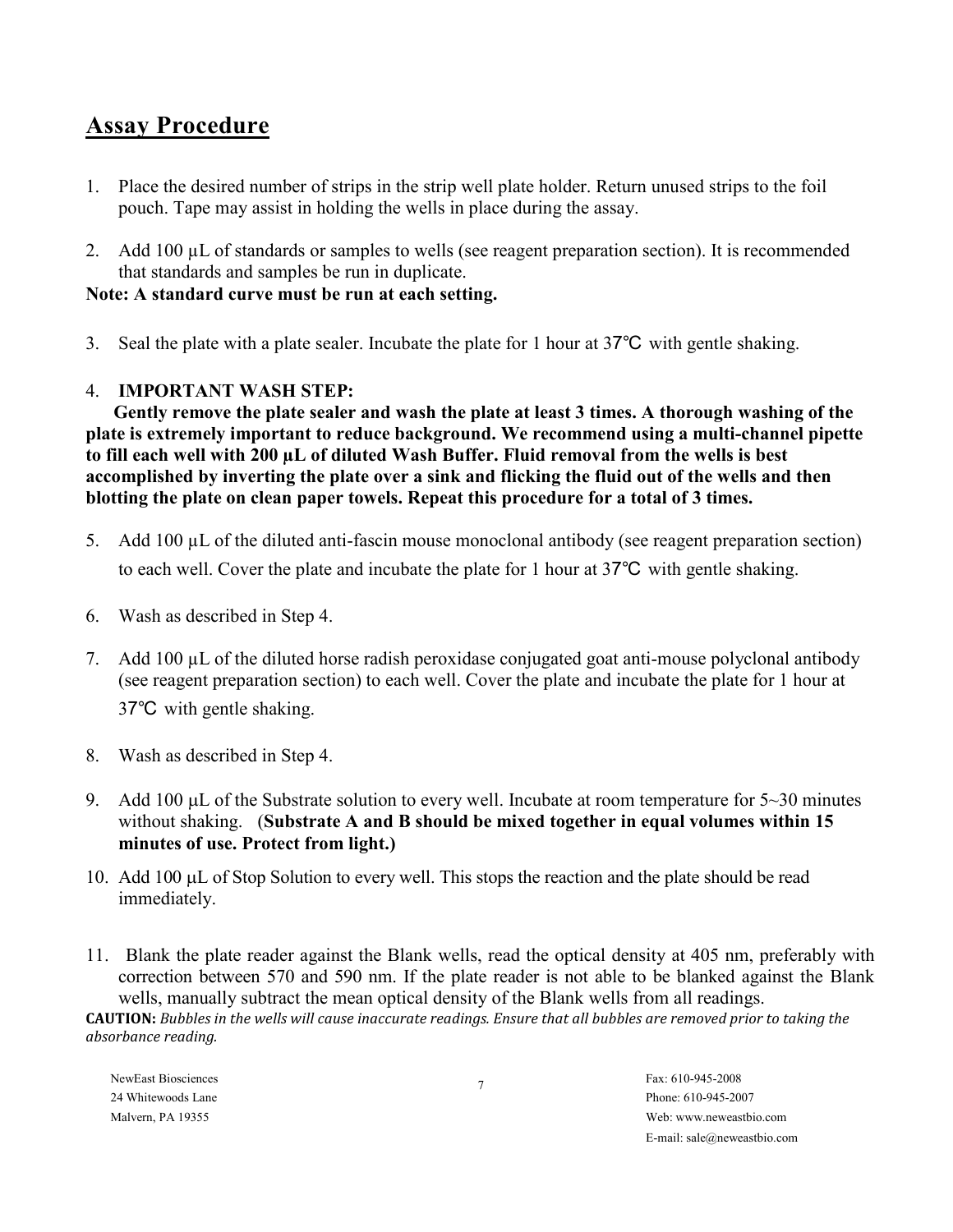# **Calculation of Results**

### **Manual Plotting**

Plot the standard curve on graph paper. Known concentrations of fascin are plotted on the X-axis and the corresponding OD on the Y-axis. The standard curve should result in a graph that shows a direct relationship between fascin concentrations and the corresponding ODs. In other words, the greater the concentration of fascin in the sample, the higher the OD. The concentration of fascin in unknown samples may be determined by plotting the sample OD on the Y-axis, then drawing a horizontal line to intersect with the standard curve. A vertical line dropped from this point intersects the X-axis at the concentration of fascin in the unknown sample.

### **Plate Reader/PC Interface**

An alternative approach is to enter the data into a computer program curve fitting software. A good fit can be obtained with a linear regression analysis. Some data points at the top or bottom of the range tested may need to be dropped to get a good fit. Currently existing spreadsheet software can perform such plotting.